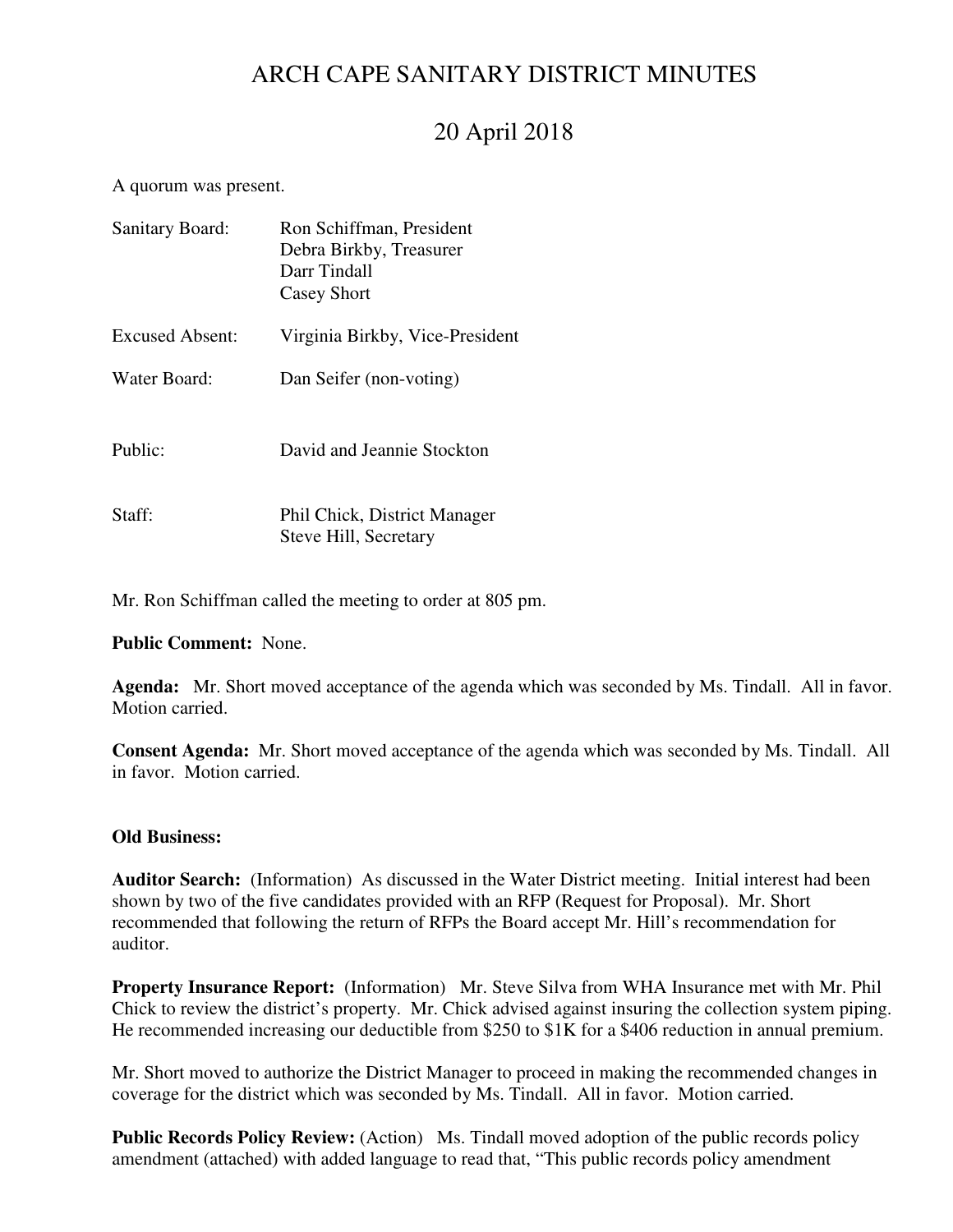### SD BOD Min 2018 04 Apr 20.doc

replaced in its entirety the public records portion of the Public Meeting and Records Policy 16-03 SD adopted on March 11, 2016" which was seconded by Ms. Debra Birkby. All in favor. Motion carried.

### **New Business:**

Resolution 18-02 SD SDC Update: (Action) Mr. Chick said that the proposed resolution (attached) updating the districts system development charges had been made using the Engineering News Record Construction Cost Index would not require a public hearing since the methodology of the SDC was not being modified.

Ms. Debra Birkby moved adoption of Resolution 18-02 SD SDC Update which was seconded by Ms. Tindall. All in favor. Motion carried.

### **Reports:**

Accounts Receivable: Mr. Hill reported that the districts receivables condition had remained unchanged from the prior month.

**District Manager's Report:** (attached)

**Treasurer's Report:** Account reconciliations to be completed prior to next month's regular meeting.

Board Comments: Mr. Short expressed his appreciation for the efforts of staff.

May Agenda Items: Budget and auditor search update.

**Public Comment: None.** 

The meeting was adjourned by Mr. Ron Schiffman at 8:25 pm.

Respectfully submitted,

Steve Hill Attes

Mr. Ron Schiffman, President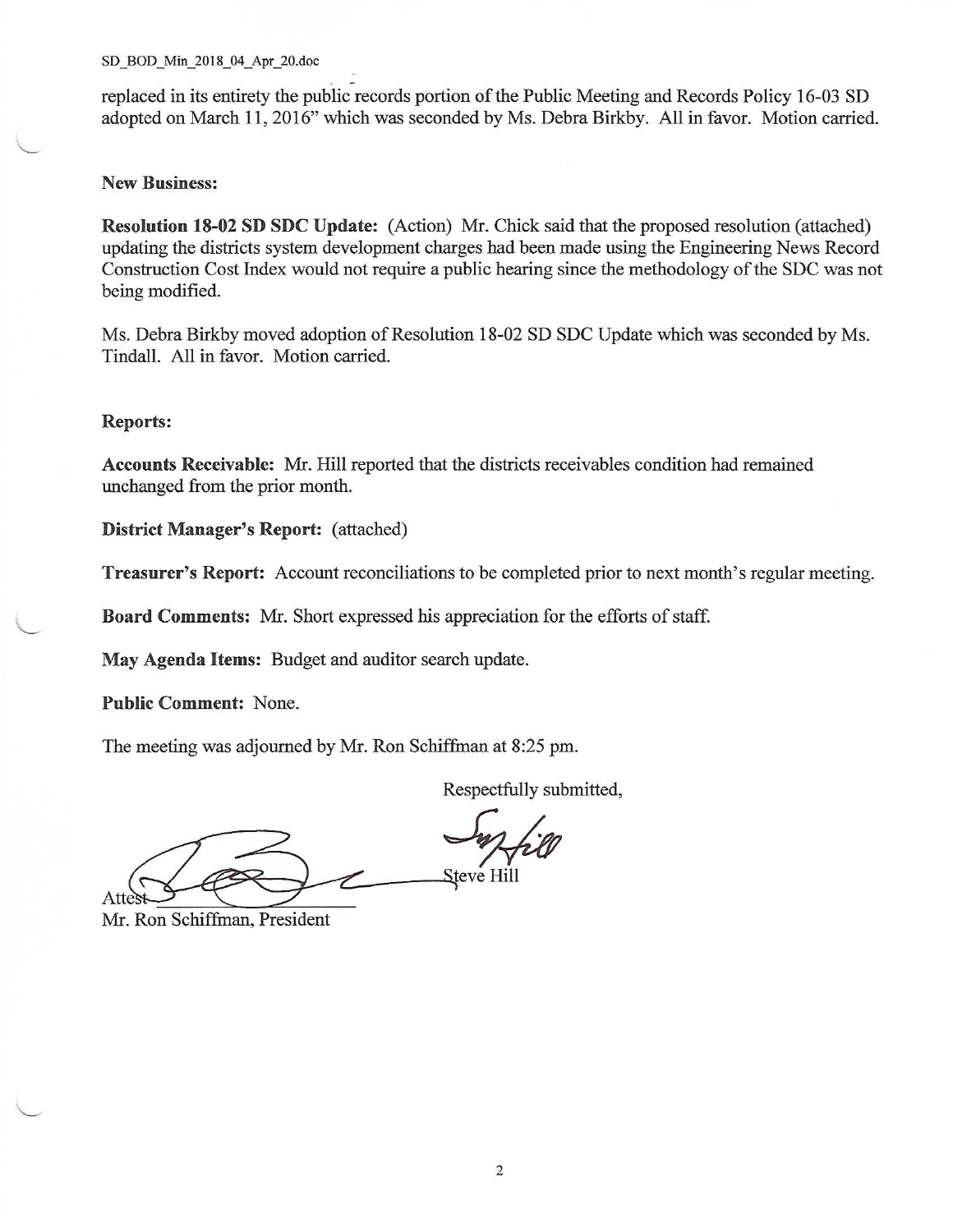### **PUBLIC RECORDS POLICY**

#### **Compliance**

The District shall fully comply with the Oregon Public Records Law, ORS 192.311 to 192.390 • Specificity of Request: In order to facilitate the public's access to records in the District's possession, and to avoid unnecessary expenditure of staff time, persons requesting in writing access to public records for inspection or copying, or who submit written requests for copies of public records, shall specify the records requested with particularity, furnishing the dates, subject matter and such other detail as may be necessary to enable District personnel to readily locate the records sought.

• Acknowledgement of Request: Within five business days after receipt of such written request, the District will either:

- Complete the request by:
	- o Providing access to or copies of all non-exempt requested records, and asserting any exemptions to disclosure having separated exempt material from non-exempt material and telling the requester of appeal rights regarding any exemption asserted; or o Providing a written statement:
		- That the District is not the custodian of the record; or
		- That federal or state law prohibits the District from
	- acknowledging whether any requested record exists. Acknowledge the request by:
		- o Confirming that the District is the custodian of the requested record; in which case the District will complete the request within an additional ten business days or provide a written statement that the District is still processing the request and providing a reasonable estimated completion date; or
			- Informing the requester that the District is not the custodian; or Notifying the requester that the District is unsure whether it is the custodian of the record.

The time periods herein provided will be extended correspondingly when the District tells the requester a fee is due and until the fee is paid or waived, and when the District requests additional information or clarification for the purpose of expediting its response and until the requestor provides this information or affirmatively declines to provide it. The time periods herein provided do not apply if: (1) necessary staff to complete the request is not available, (2) processing the request would impede other necessary services or (3) the volume of requests is too large; however, the District will acknowledge and complete the request as soon as practicable and without unreasonable delay.

The District will close the request after 60 days if the requester fails to pay fees due or fails to respond to a request for information or clarification.

**Deleted:** Notifing

**Deleted: Distrtict**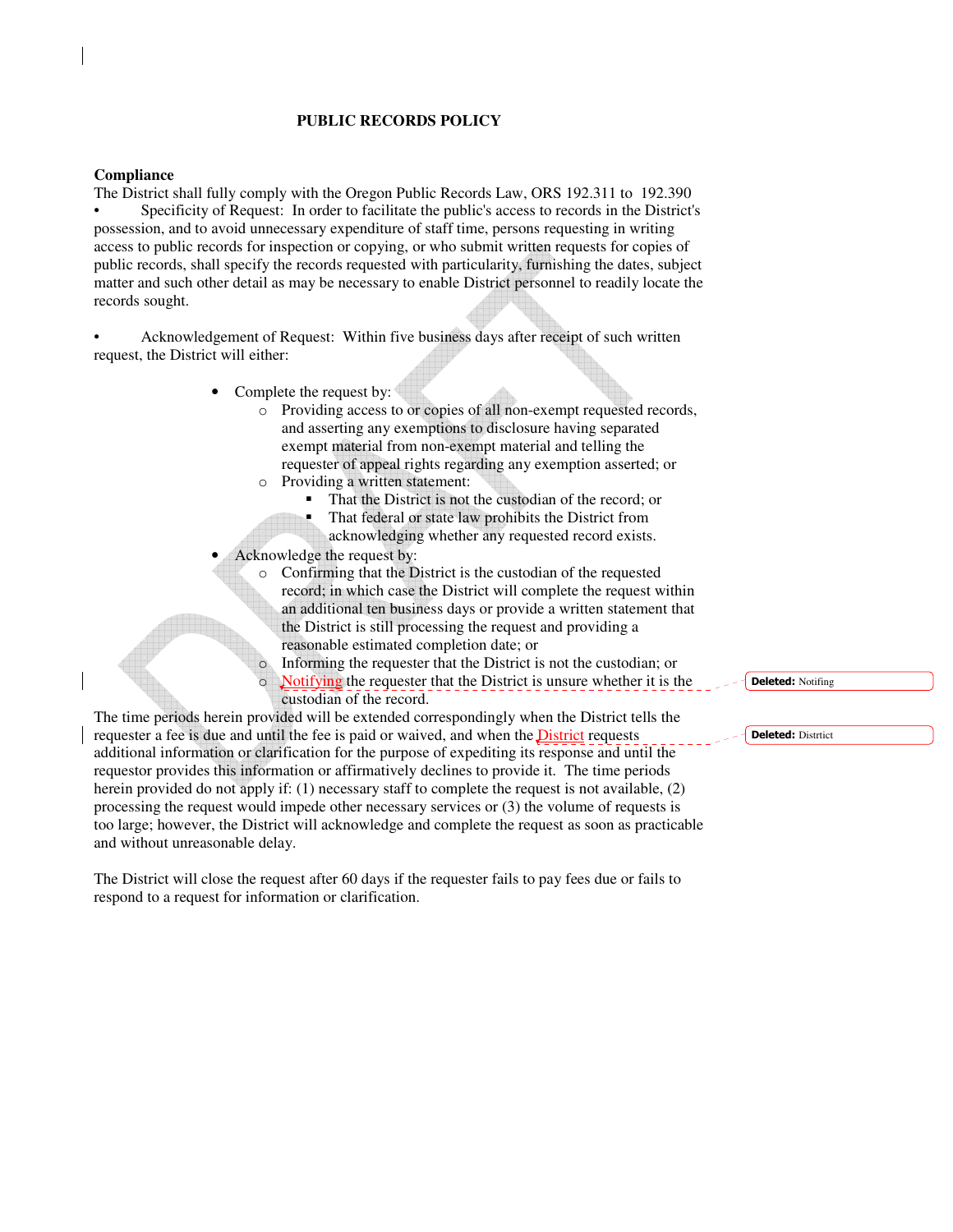• Access: The District shall permit inspection and examination of its non exempt public records during regular business hours in the District's offices, or such other locations as the District Manager may reasonably designate from time to time. Copies of non exempt public records maintained in machine readable or electronic form shall be furnished, if available, in the form requested. If not available in the form requested, such records shall be made available in the form in which they are maintained. ORS 192.440(2).**Fees for Public Records** Fees must be limited to no more than \$25.00 unless the requestor is provided with a written notification of the estimated amount of the fee and the requestor confirms that he/she wants the public body to proceed.

In order to recover its costs for responding to public records requests, the following fee schedule is adopted by the District:

• Copies of Public Records; Certified Copies: Copies of public records shall be twentyfive cents per copy for standard, letter size copies. Copies shall be certified for an additional charge of ten dollars.

• Copies of Sound Recordings: Copies of sound recordings of meetings shall be ten dollars per copy.

• Copies of Maps and Other Nonstandard Documents: Charges for copying maps or other nonstandard size documents shall be charged in accordance with the actual costs incurred by the District.

• Research Fees: If a request for records requires District personnel to spend more than 15 minutes searching or reviewing records prior to their review or release for copying, the minimum fee shall be \$50.00 per hour and additional charges shall be in ¼ hour increments. The District shall estimate the total amount of time required to respond to the records request, and the person making the request shall make payment for the estimated cost of the search and copying of the records in advance. If the actual time and costs are less than estimated, the excess money shall be refunded to the person requesting the records. If the actual costs and time are in excess of the estimated time, the difference shall be paid by the person requesting the records at the time the records are produced.

• Additional Charges: If a request is of such magnitude and nature that compliance would disrupt the District's normal operation, the District may impose such additional charges as are necessary to reimburse the District for its actual costs of producing the records.

Reduced Fee or Free Copies: Whenever it determines that furnishing copies of public records in its possession at a reduced fee or without costs would be in the public interest, the Board or District Manager may so authorize. ORS 192.440(4).

**Authorization Required for Removal of Original Records** At no time shall an original record of the District be removed from the District's files or the place at which the record is regularly maintained, except upon authorization of the Board of Directors or the District Manager.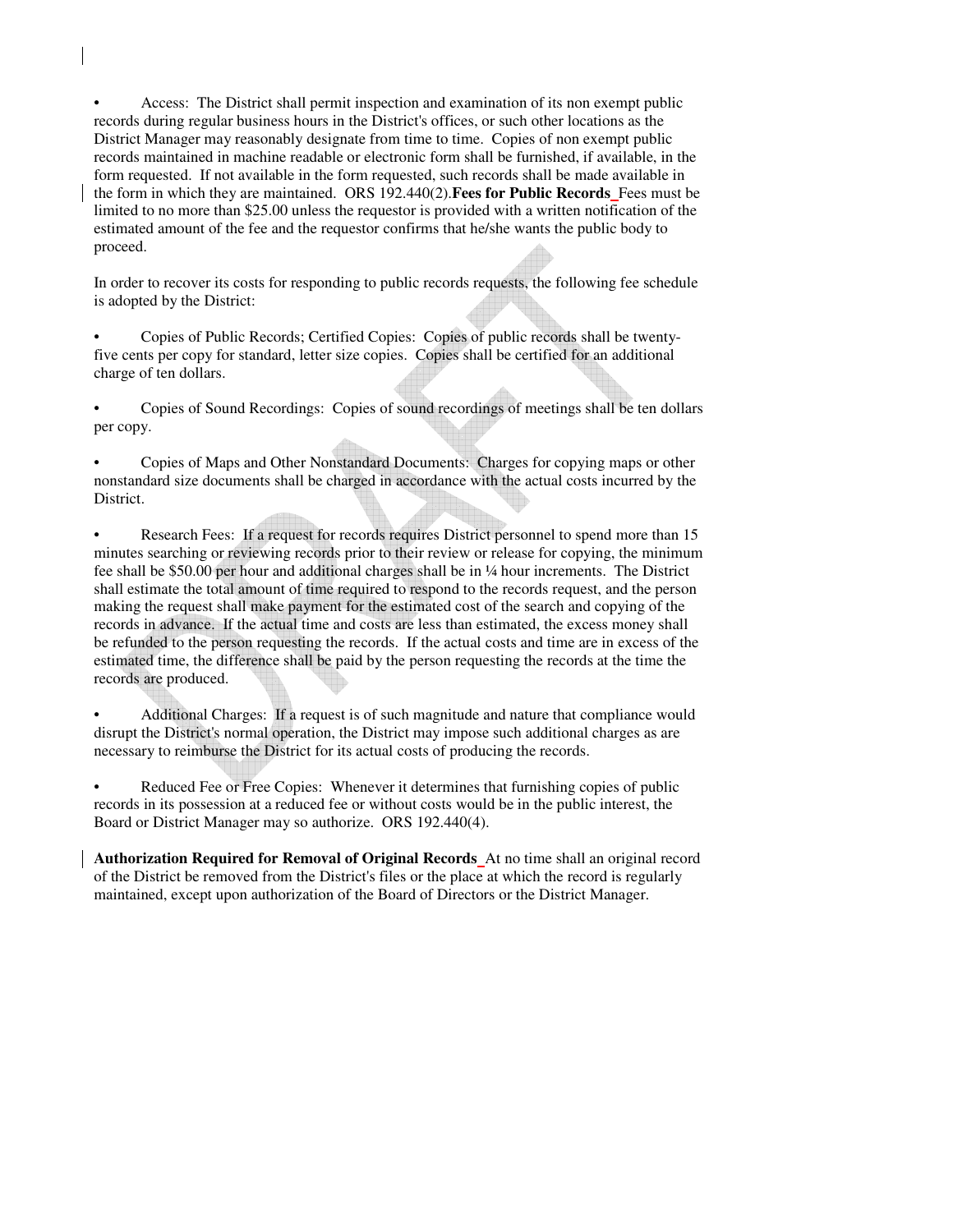**On-Site Review of Original Records** If a request to review original records is made, the District shall permit such a review provided that search fees are paid in advance in accordance with the Fees for Public Records section, above. A representative shall be present at any time original records are reviewed, and the charges for standing by while the records are reviewed shall be the same as the charges for searching or reviewing records.

**Unauthorized Alteration, Removal, or Destruction of Records** If any person attempts to alter, remove or destroy any District record, the District representative shall immediately terminate such person's review, and notify the attorney for the District.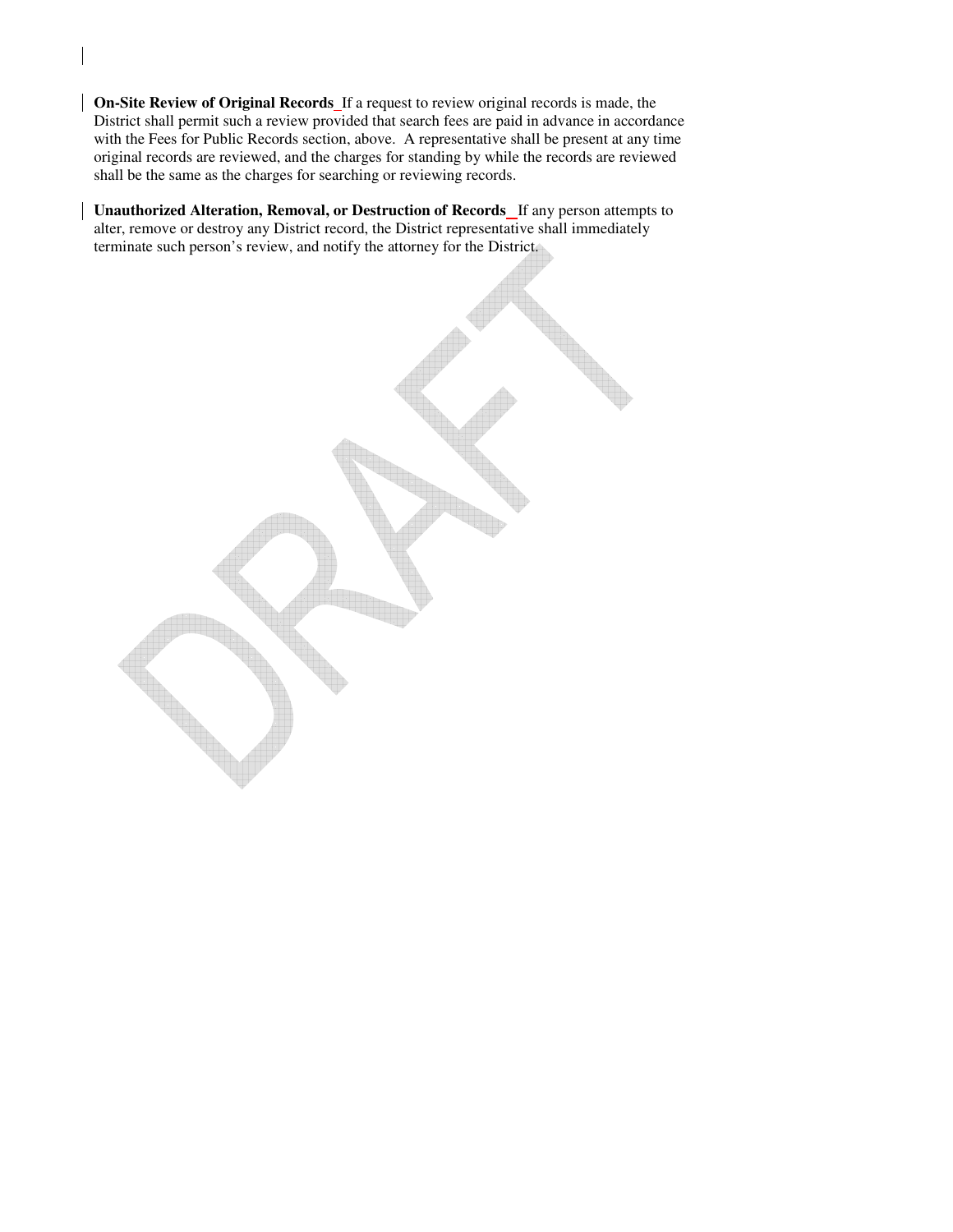## **ARCH CAPE SANITARY DISTRICT**

## **RESOLUTION 18-02 SD**

## **A RESOLUTION REVISING SYSTEM DEVELOPMENT CHARGES (SDC) / EQUIVALENT DWELLING UNIT (EDU) FEES FOR THE ARCH CAPE SANITARY DISTRICT (the "District")**

**Whereas,** the District adopted Ordinance 98-1 SD establishing a System Development Charge methodology and rates; and

**Whereas,** Section 4B of the ordinance provides for adoption of SDC rates by resolution; and

**Whereas,** it is felt prudent to update those charges to more properly reflect changes through investment in District infrastructure and current cost indices; and

**Whereas,** it is determined that one SDC is equal to one EDU; and

 $\overline{A}$ 

**Whereas,** the District allows for the annual adjustment of fees in accordance with the Engineering News-Record Construction Cost Index (ENR CCI); and

**Whereas,** the ENR CCI used in Resolution 17-03SD was 10,678 and the March 2018 ENR CCI to be applied for the purposes of this Resolution is 10,959 (Index Ratio=10,959/10,678=1.026);

**NOW, THEREFORE,** be it resolved the ARCH CAPE SANITARY DISTRICT System Development and Connection Charge herein established become effective May 1, 2018.

| $\frac{3}{4}$ inch meter  |                 | 1 inch meter               |           |
|---------------------------|-----------------|----------------------------|-----------|
| <b>Improvement</b> Fee    | -90<br>S        | <b>Improvement Fee:</b>    | 226<br>S. |
| Reimbursement Fee         | \$8,004         | Reimbursement Fee:         | \$20,011  |
| <b>Administrative Fee</b> | \$<br>81        | <b>Administration Fee:</b> | 202       |
| Total SDC/EDU Charge      | \$8,175         | Total SDC/EDU Charge:      | \$20,439  |
|                           |                 |                            |           |
| Adopted and signed this   | day of $\qquad$ | 2018.                      |           |
|                           |                 | Ron Schiffman, President   |           |
| Attest                    |                 |                            |           |
|                           |                 |                            |           |